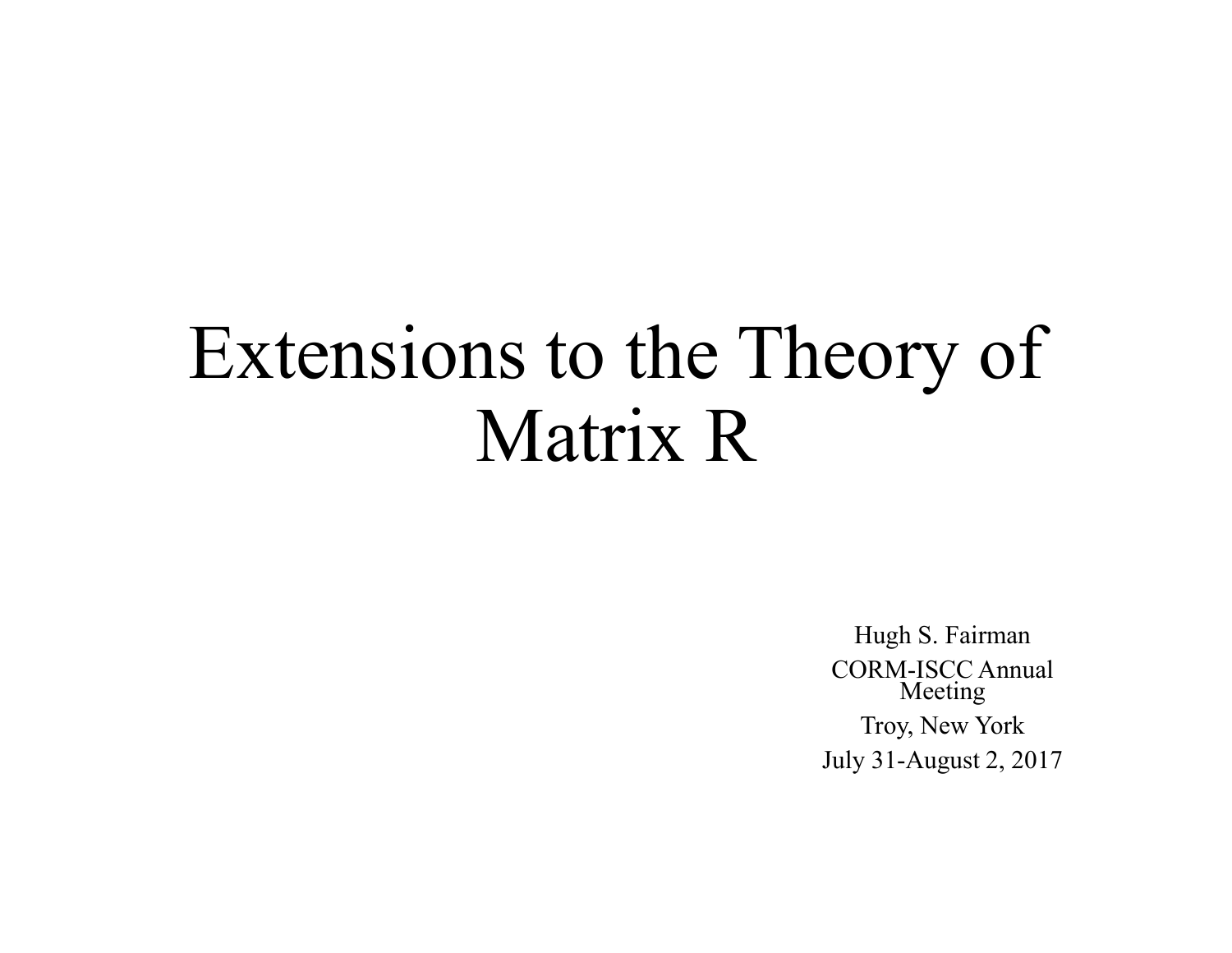$$
Ax = b
$$
\n
$$
A \begin{bmatrix} R \\ G \\ B \end{bmatrix} = b
$$
\n
$$
A \begin{bmatrix} R \\ G \\ B \end{bmatrix} = N
$$
\n
$$
AT \begin{bmatrix} X \\ Y \\ Z \end{bmatrix} = N
$$
\n(3)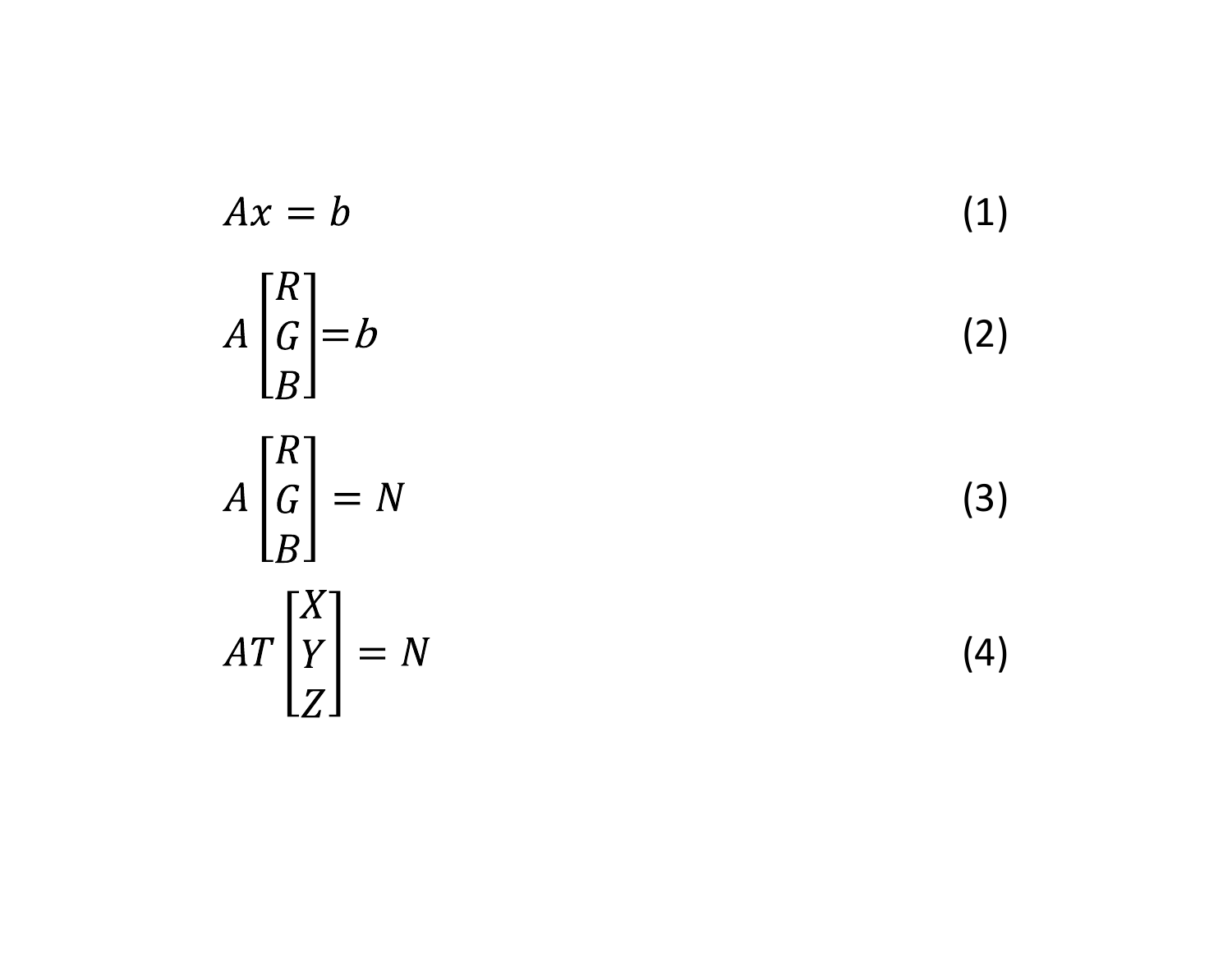### Are the units the same on both sides of

the units the same on both sides of\n
$$
A \begin{bmatrix} R \\ G \\ B \end{bmatrix} = N
$$
?\n(2)

$$
AI \begin{bmatrix} R \\ G \\ B \end{bmatrix} I = N
$$

(5)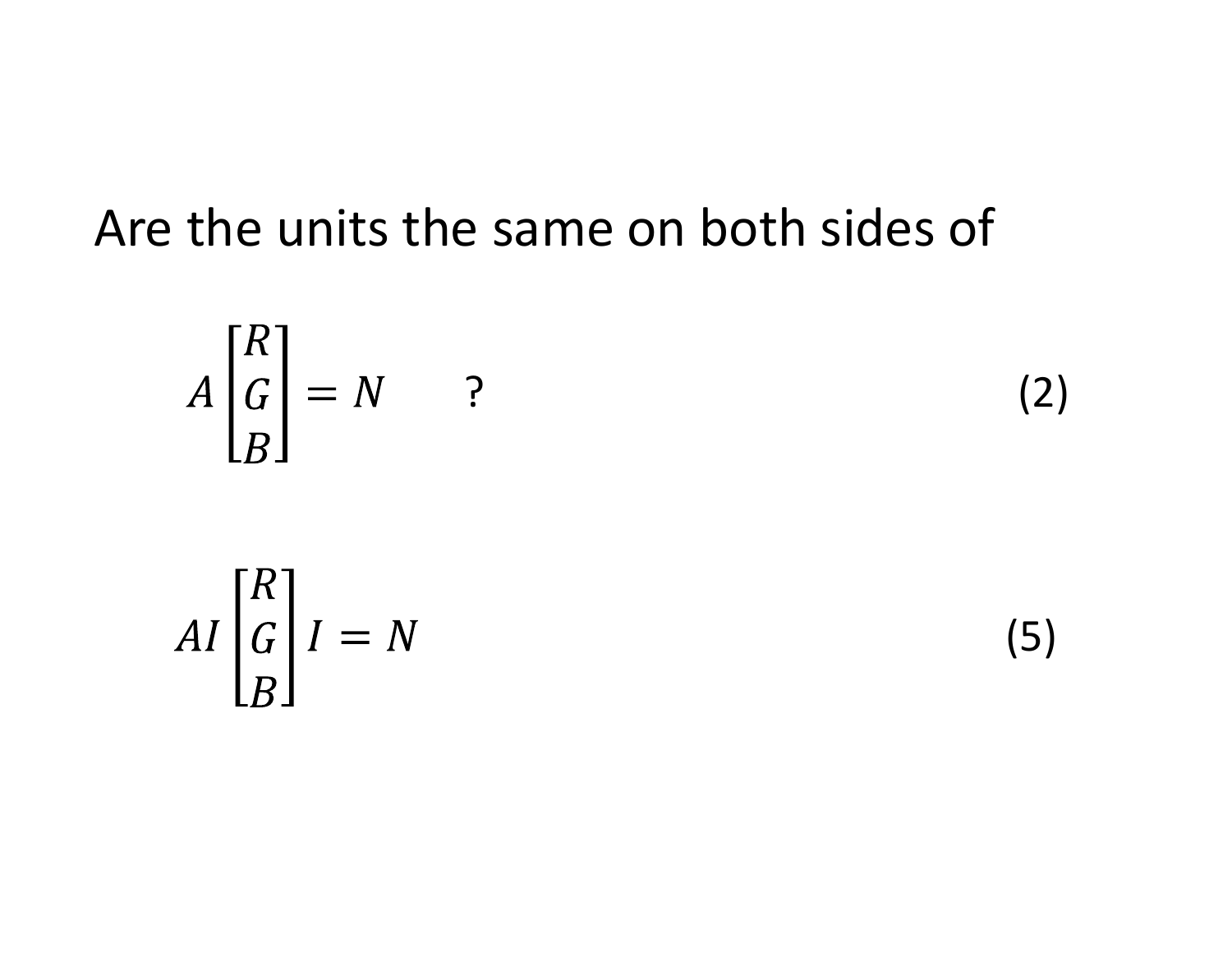With these substitutions, used by colorists, what does eq.(2) look like?

$$
AQ = N \tag{2}
$$

$$
E = A'(A'A)^{-1}
$$
 (C7.12)(6)

$$
E' = (A'A)^{-1}A'
$$
 (7)

$$
(A'A)^{-1}A'AQ = E'N
$$
 (8)

$$
Q = E'N \tag{9}
$$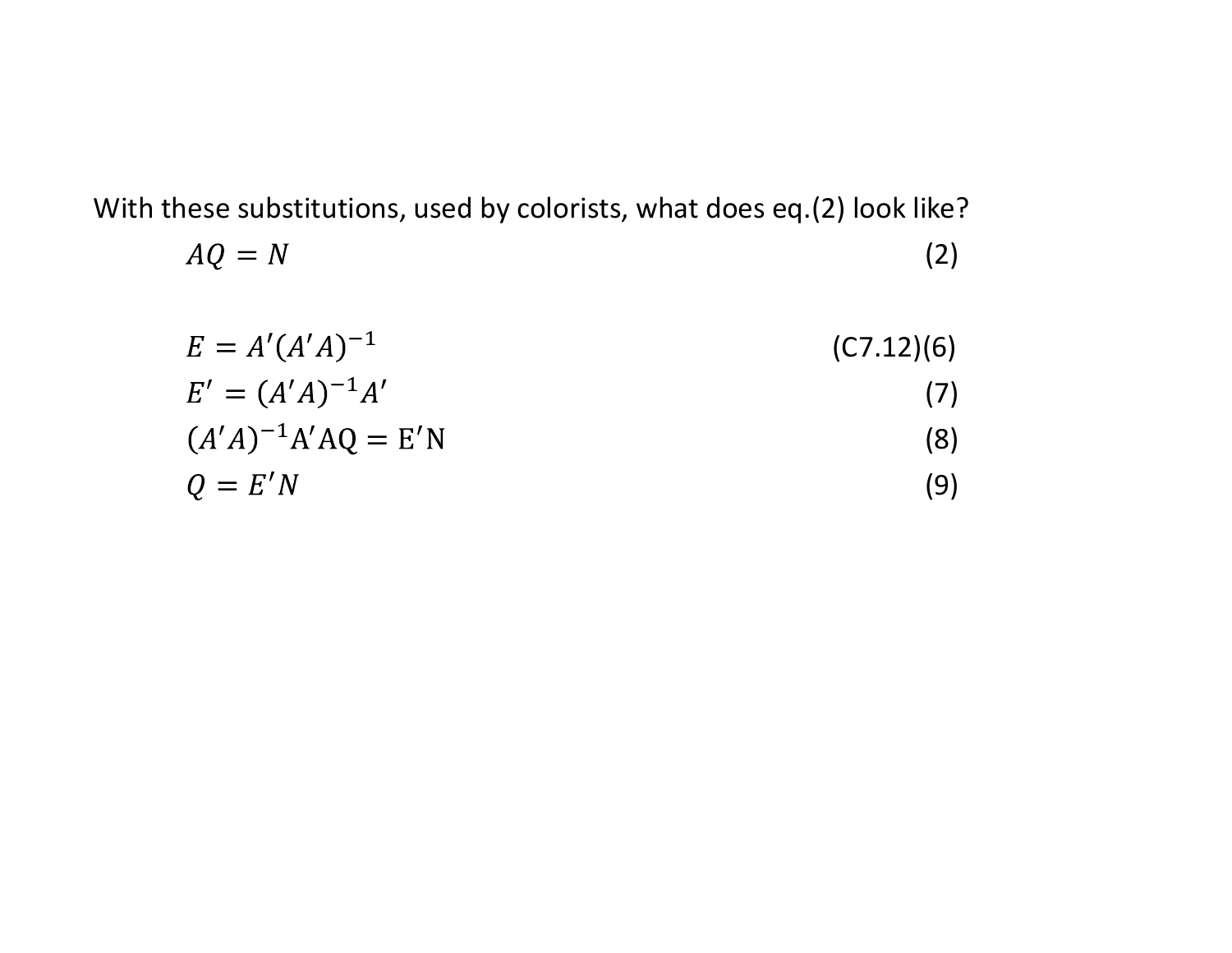Cohen sought a vector  $U$  that weighted the fundamentals of the primaries to the fundamental of the color stimulus such that:

| $EU = N^*$        | (10)        |
|-------------------|-------------|
| $EA' = R$         | (C10.6)(11) |
| $EA'N = RN = N^*$ | (12)        |
| $EU = EA'N$       | (13)        |
| $U = A'N$         | (14)        |
|                   |             |

| $U = (E'E)^{-1}E'N$ | (C7.43)(15) |
|---------------------|-------------|
|---------------------|-------------|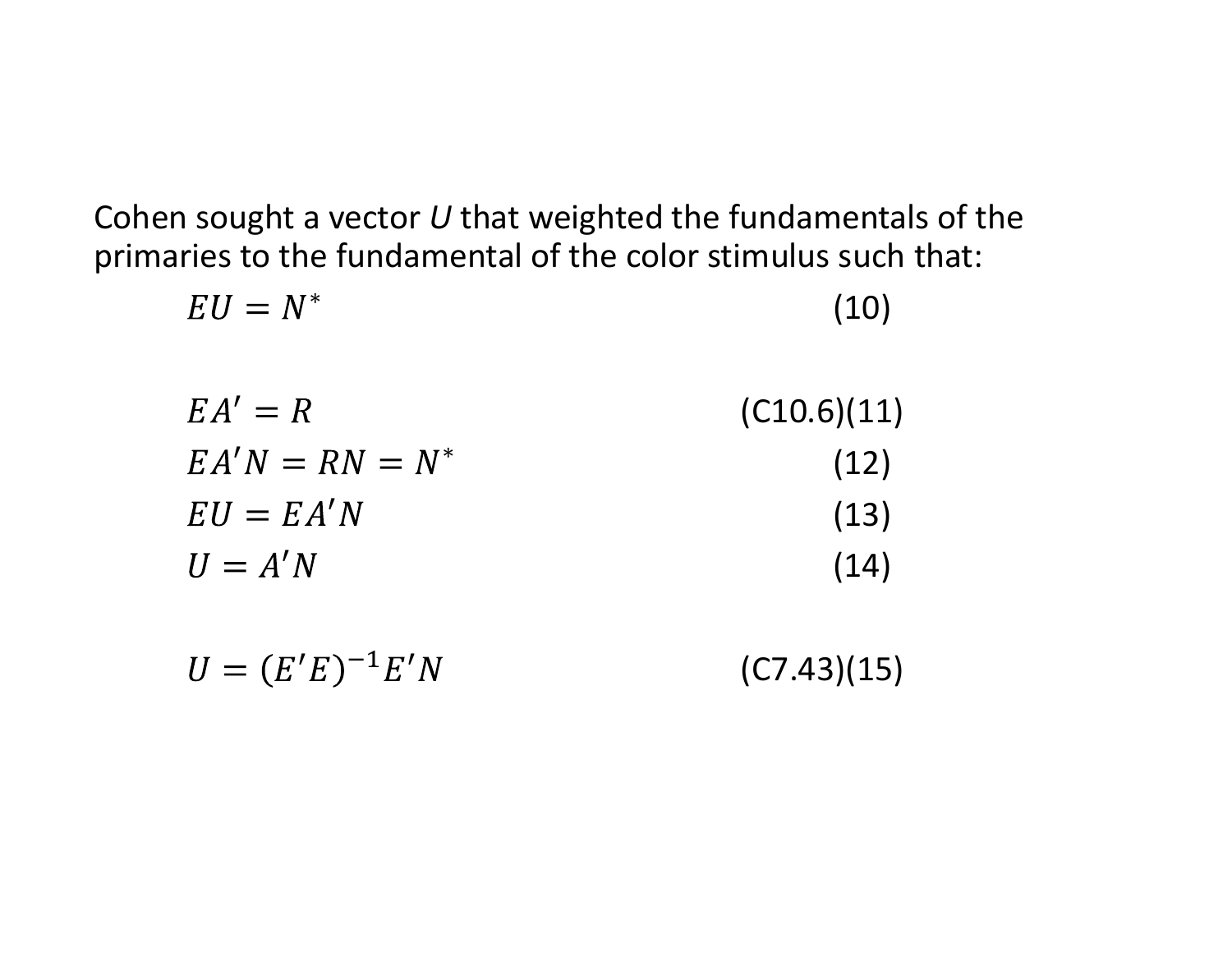We have derived two new relationships which differ from the colorists' paradigm:

| gm:       | ve derived two new relationships which differ from the colorists' |      |
|-----------|-------------------------------------------------------------------|------|
| $Q = E'N$ | tristimulus values                                                | (9)  |
| $U = A'N$ | tricolor values                                                   | (15) |
|           |                                                                   |      |

What are the units of these two equations?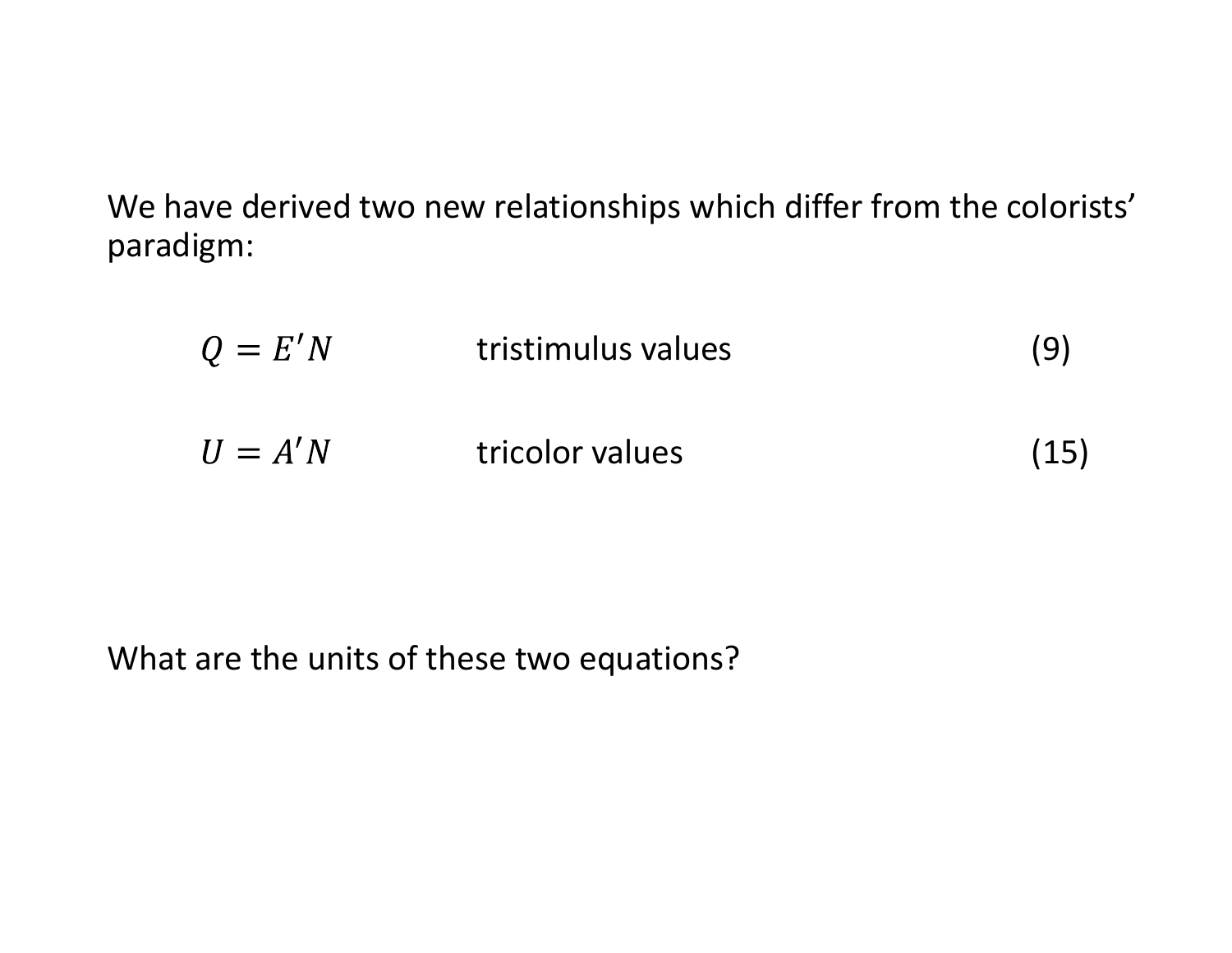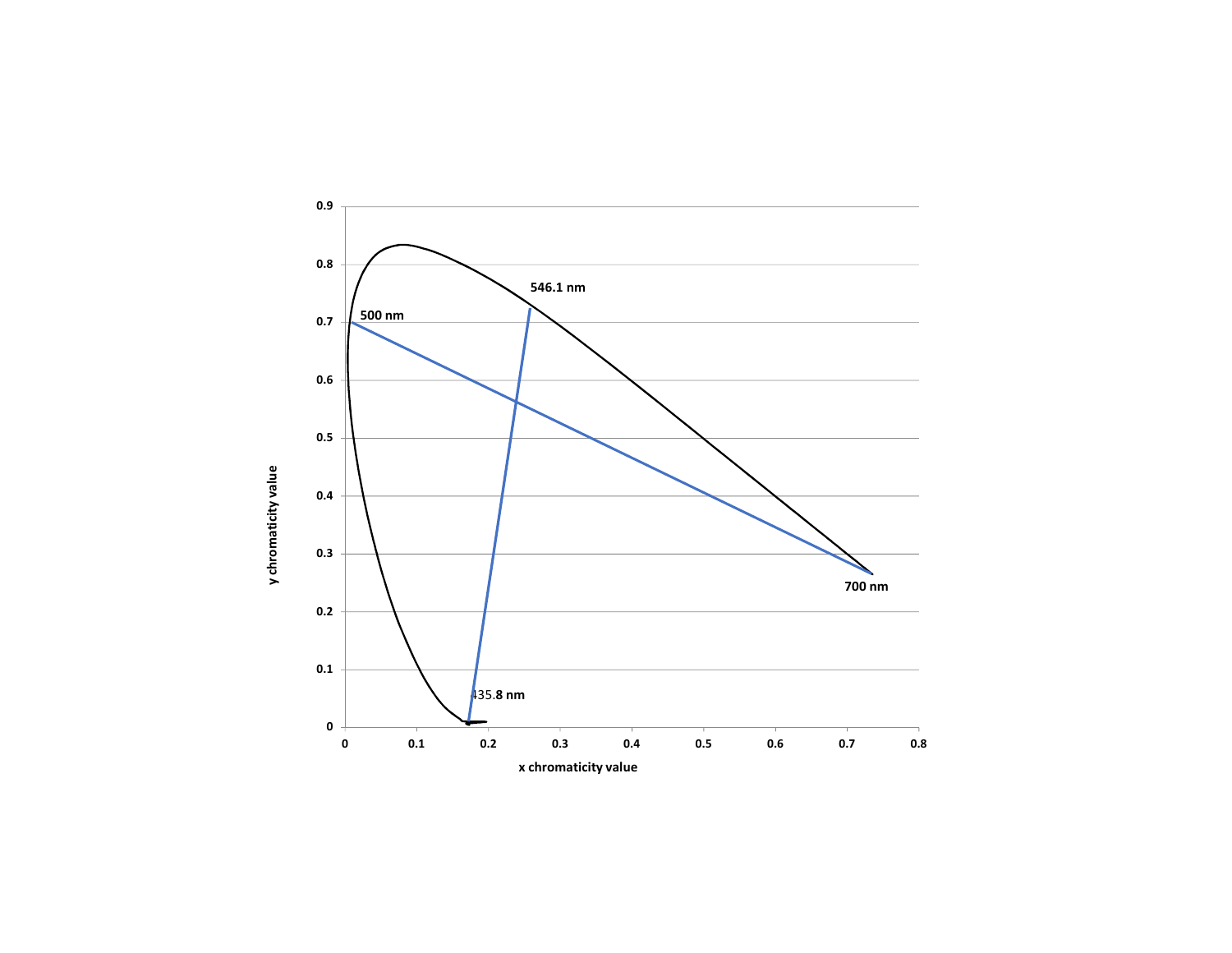What are the units of these two equations?

| are the units of these two equations?             |            |            |            |  |
|---------------------------------------------------|------------|------------|------------|--|
| Wv                                                | Wr         | Wg         | Wb         |  |
| <b>NWv</b>                                        | <b>NWr</b> | <b>NWg</b> | <b>NWb</b> |  |
| $NW_i = kW_i$ $k = 1000$ mw per unit sensation/Wv |            |            |            |  |

So the units of A are:

power per unit sensation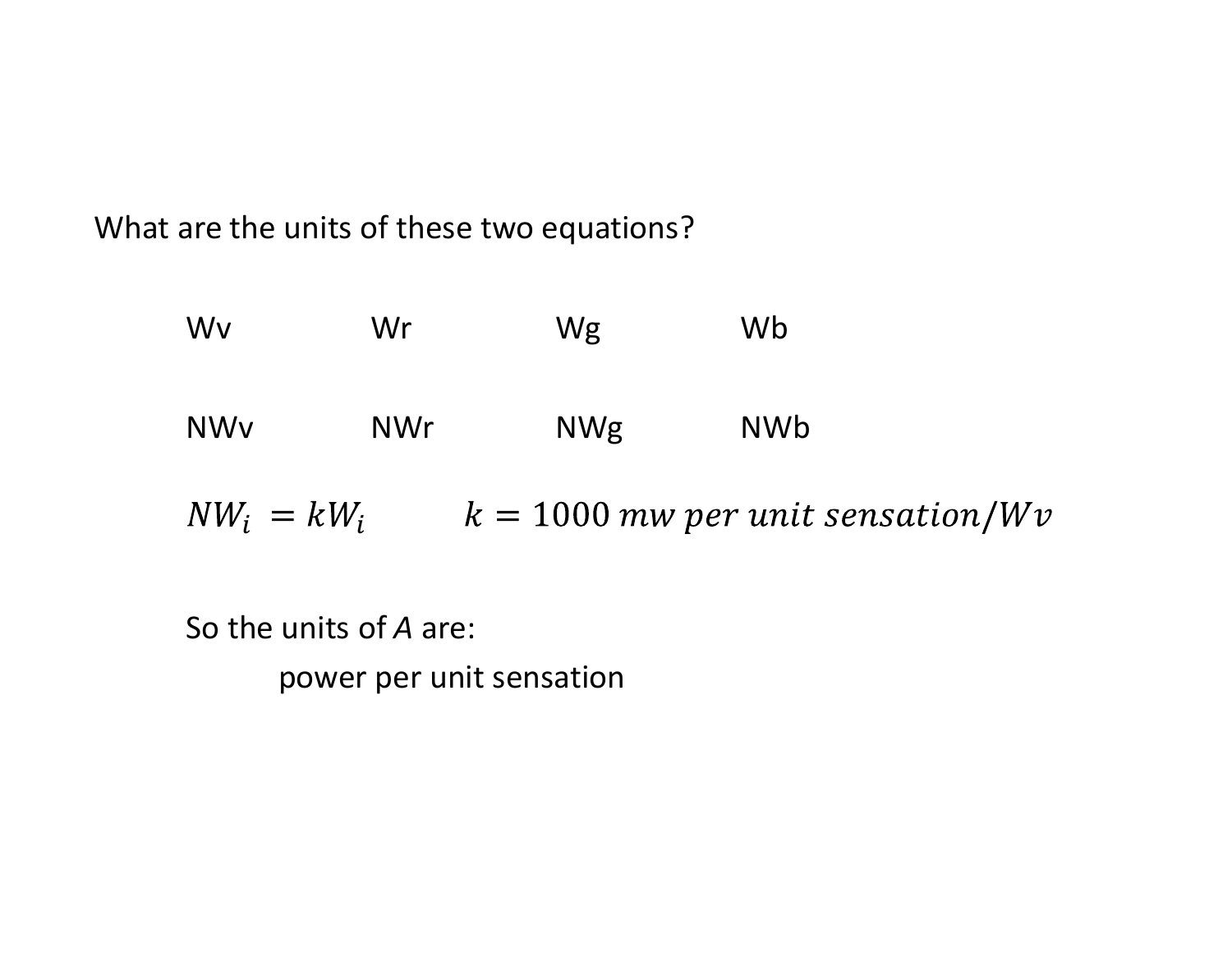$$
Q = E'N \t\t tristimulus values \t\t(9)
$$
\n*sensation* \* *power* = *sensation*

sensation contracts and the power rower go.

$$
Q = E'N \t\t tristimulus values \t\t(9)
$$
\n*fracation power = sensation*\n
$$
U = A'N \t\t\t tricolor values \t\t(15)
$$
\n*power = power = power<sup>2</sup> per unit sensation*

power processes to all sensation  $P^{\circ}$  work power p ଶ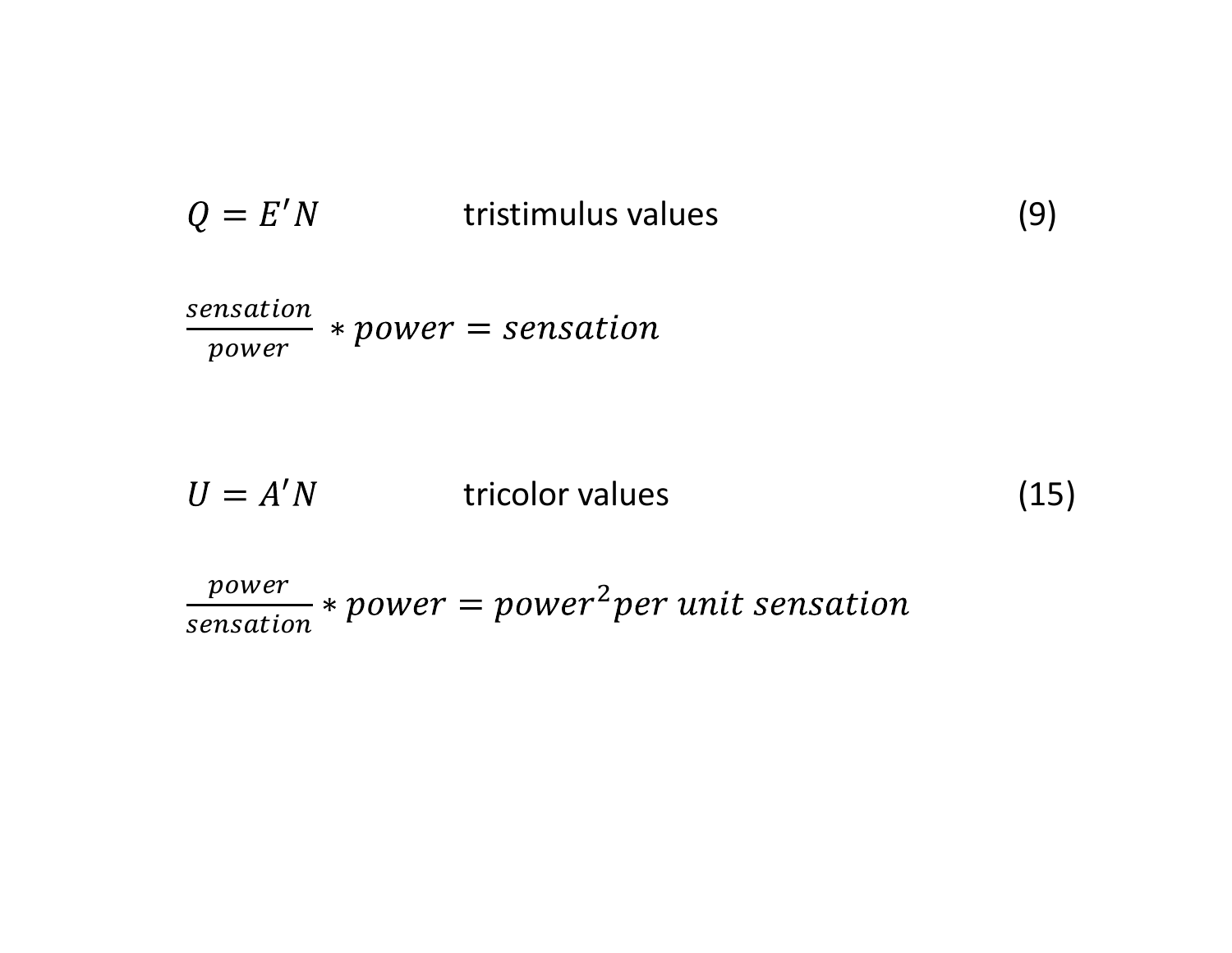$$
EU=N^*
$$

#### (C7.33)(10)

sensation power<sup>2</sup> power sensation  $\mathsf{P}^\times$  $power^2$  and  $y$ sensation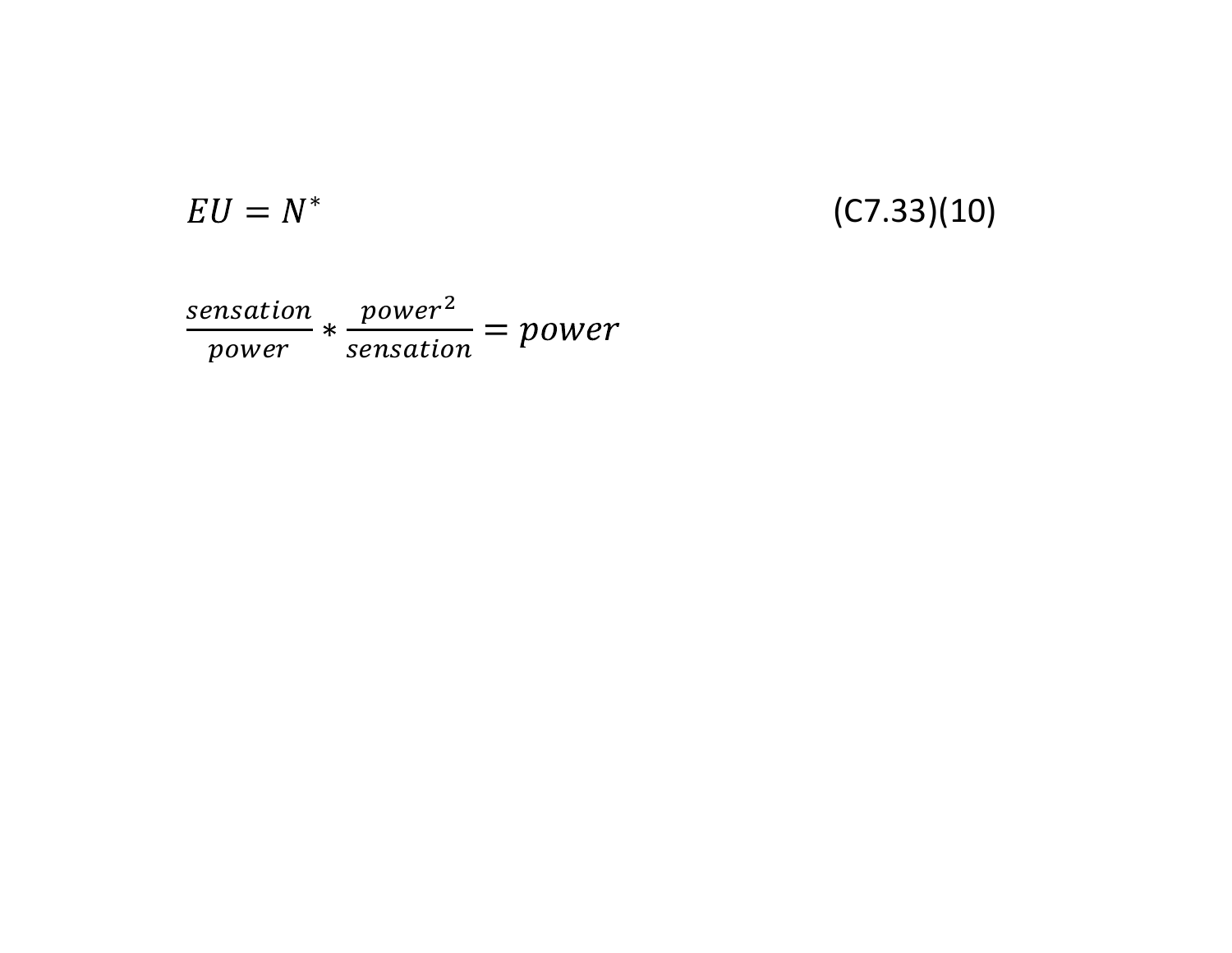## Other features of written paper mentioned:

- What if Q were to equal U?
- That the null space of A is invariant to transformation and inversion.
- Other features of written paper mentioned:<br>• What if Q were to equal U?<br>• That the null space of A is invariant to transformation and inversion.<br>• That the process of tristimulus integration is a least-square best fit<br>pr process.